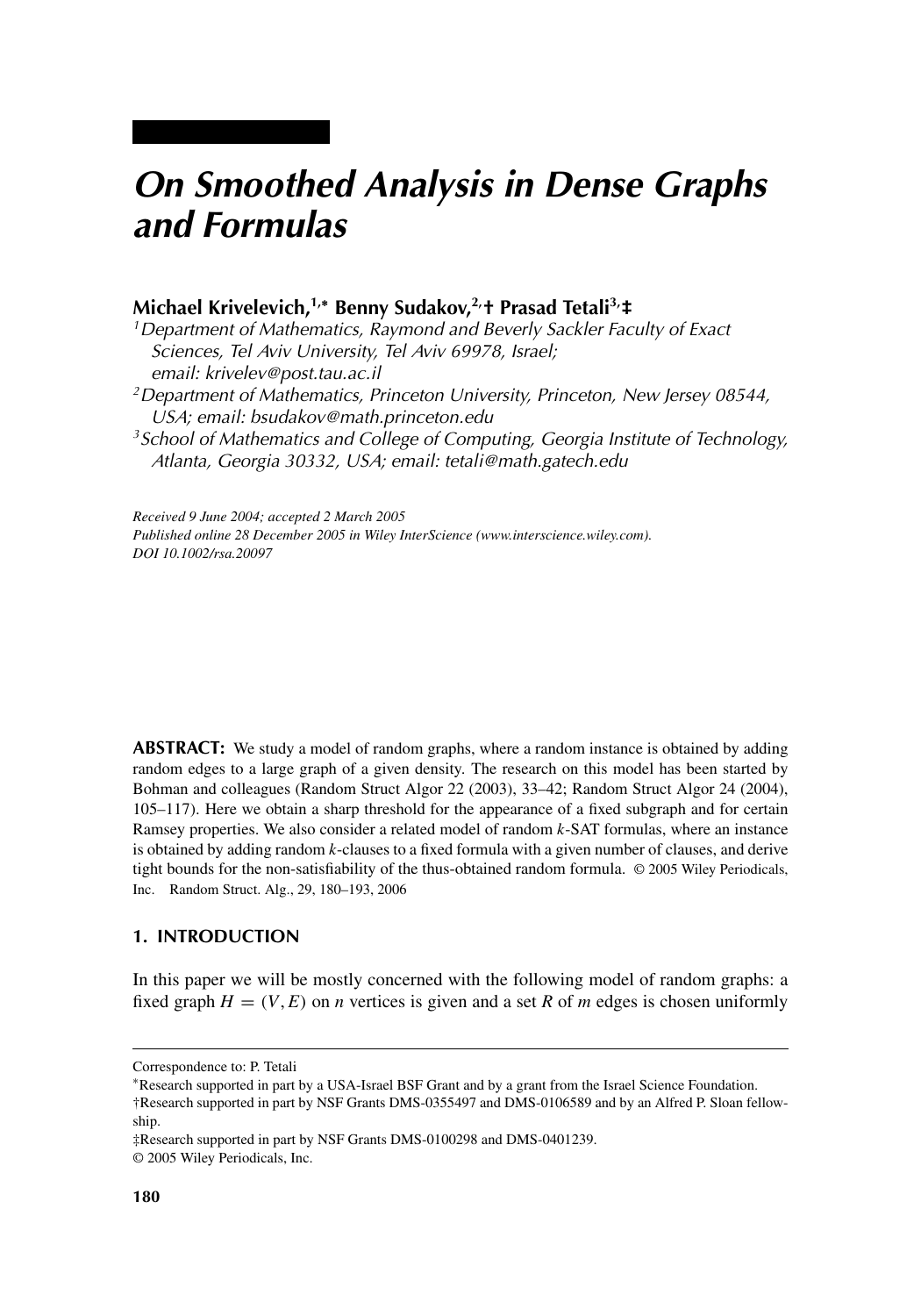at random from the set of all  $\binom{n}{2} - |E|$  non-edges of *H* to form a random graph

$$
G_{H,m}=(V,E\cup R).
$$

This rather novel model of random graphs was introduced by Bohman, Frieze, and Martin in [3], its further properties have been investigated by Bohman et al. in [4]. It can be viewed as a natural generalization of the classical Erdős–Rényi model  $G_{n,m}$  of random graphs [9]. Indeed, when the graph  $H$  is taken to be the empty graph on  $n$  vertices, the model  $G_{H,m}$  reduces to  $G_{n,m}$ . Another close relative is what is sometimes called the network reliability model, where a random graph is formed by taking a random subset of edges of a fixed graph  $H$ ; in fact, those two models are easily seen to be equivalent by taking complements. An important piece of motivation, explaining the title of the paper, comes from a relatively new and rapidly developing concept of smoothed analysis introduced by Spielman and Teng [15]. In the smoothed analysis model, a random instance is usually generated by performing a small random perturbation of a given instance. An analogous concept for graphs would be to add/delete a small set of random edges. However, as it frequently turns out, deletion of a small set of edges normally does not affect the existence of a desired property; we can thus restrict a small perturbation to addition of random edges alone.

A typical question one usually considers in the model  $G_{H,m}$  is as follows. Let A be a monotone property of graphs on *n* vertices (where as usual a monotone property is a family of graphs on *n* vertices closed under adding edges). How many random edges need to be added to *H* so that the resulting random graph  $G_{H,m}$  will almost surely have property A? As customary in the theory of random graphs, we take an asymptotic viewpoint here, assuming that the number of vertices *n* tends to infinity. Also, an event holds *almost surely*, or a.s. for brevity, if its probability tends to 1 as *n* tends to infinity. Bohman, Frieze, and Martin considered Hamiltonicity in [3]; further properties such as appearance of a fixed sized clique, diameter, and connectivity have been treated in [4].

As it appears, the model  $G_{H,m}$  is too general to get concrete and meaningful results, valid for all graphs  $H$ . It is thus desirable to restrict  $H$  to belong to a certain class of graphs. One natural candidate is the class  $\mathcal{G}(n, d)$ , composed of all graphs on vertex set  $[n] = \{1, \ldots, n\}$  with minimum degree at least *dn*, where  $d > 0$  is a fixed constant. This is the class considered in [3] and [4]. A more general class is  $\mathcal{G}_a(n, d)$ , composed of all graphs with vertex set [*n*] and *average* degree at least *dn*, i.e., with at least  $\frac{dn^2}{2}$  edges; this is the class we treat here. Obviously,  $\mathcal{G}(n, d) \subset \mathcal{G}_a(n, d)$ , so all results of this paper are valid for the smaller class of graphs on *n* vertices with minimum degree at least *dn*. We wish to stress here that, as hinted before, a small random perturbation of the graph  $G \in \mathcal{G}_a(n,d)$ amounts—from our point of view—to the addition of a few random edges, as we can split the perturbed part to a few added edges and a few deleted edges and start with the deletion; deleting a few random edges leaves the average degree of *G* essentially unchanged. Observe that spanning properties like Hamiltonicity do not pass from  $\mathcal{G}(n, d)$  to  $\mathcal{G}_a(n, d)$ .

In this paper we consider two properties of the model  $G_{H,m}$ , for  $H \in \mathcal{G}_a(n,d)$ . The first property is the appearance of a copy of a fixed graph  $\Gamma$ , discussed in Section 2. We are able to solve this problem more or less completely by establishing the threshold for the appearance of  $\Gamma$  in  $G_{H,m}$  as a function of  $\Gamma$  and the parameter *d*. In Section 3 we discuss Ramsey-type properties of  $G_{H,m}$ —a potentially rich class of questions for which we are able to get first results. More details including background, our results, and their proofs can be found in the corresponding sections.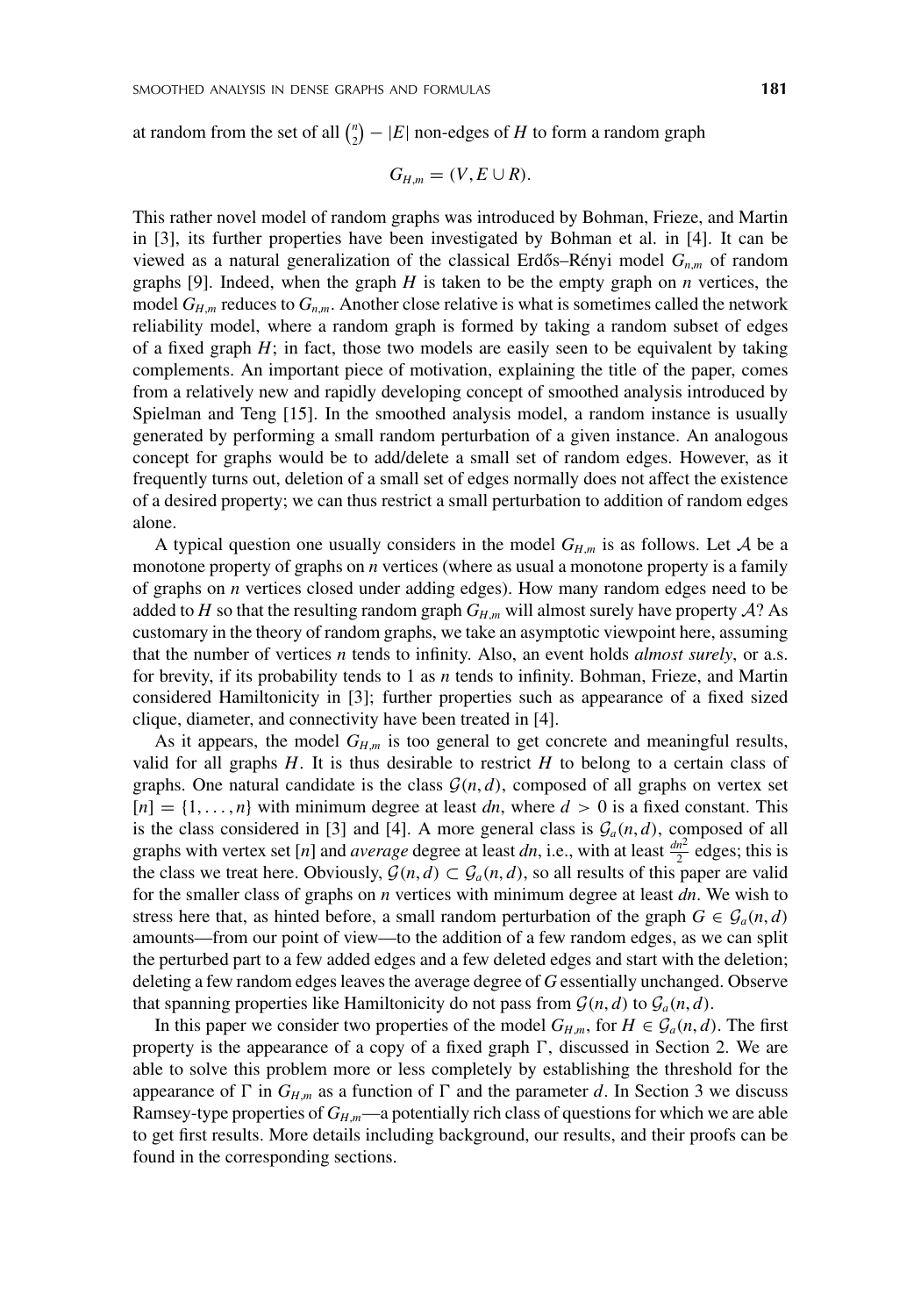We also consider a very similar model of random formulas. In this model, we start with a fixed instance *F* of a *k*-SAT formula on *n* variables. A random formula *G* is then obtained by adding to *F* a set *R* of *m* randomly chosen *k*-clauses; the goal is to reach almost surely a non-satisfiable formula. A formal definition of the model together with our result and its proof appear in Section 4. Section 5, the last section of the paper, contains some concluding remarks.

Throughout the paper we will systematically omit floor and ceiling signs for the sake of clarity of presentation. Also, we use the notations  $a_n = \Theta(b_n)$ ,  $a_n = O(b_n)$ , or  $a_n = \Omega(b_n)$ for  $a_n, b_n > 0$  and  $n \to \infty$  if there are absolute constants  $C_1$  and  $C_2$  such that  $C_1 b_n <$  $a_n < C_2 b_n$ ,  $a_n < C_2 b_n$ , or  $a_n > C_1 b_n$ , respectively. The notations  $a_n = o(b_n)$  means that  $a_n/b_n \to 0$  as  $n \to \infty$  and if  $a_n/b_n \to \infty$ , we write  $a_n = \omega(b_n)$ .

*Remark 1.1.* All the properties we consider here are monotone. We therefore have an alternative way of adding random edges. We can take each non-edge of *H* and add it with probability *p*, creating the random graph  $G_{H,p}$  where  $p(\binom{n}{2} - |E(H)|) = m$ . It then follows as in Bollobas [6], Theorem 2.2, that for monotone property  $P$ , if  $G_{H,p} \in \mathcal{P}$  almost surely then also does  $G_{H,m}$ . Here is a brief sketch of the argument: it is easy to show that for every monotone graph property *A*,  $Pr[G_{H,m_1} \text{ has } A] \leq Pr[G_{H,m_2} \text{ has } A]$  for  $m_1 \leq m_2$ . If  $Pr[G_{H,m}$  has  $A] \leq 1 - \epsilon$ , then  $Pr[G_{H,m'}]$  has  $A] \leq 1 - \epsilon$  for  $m' \leq m$ , and thus

$$
Pr[G_{H,p} \text{ has } A] \le (1 - \epsilon)Pr[|E(G_{H,p})| - |E(H)| \le m] + Pr[|E(G_{H,p})| - |E(H)| > m]
$$
  
 
$$
\le (1 - \epsilon)(1/2 + o(1)) + (1/2 + o(1)) < 1 - \epsilon/3,
$$

a contradiction. This observation can sometimes simplify our calculations. Similarly, instead of adding a set of *m* randomly chosen *k*-clauses to some fixed *k*-SAT formula *F* on *n* variables we can consider the case when each of *k*-clauses that is not in *F* is picked randomly and independently with the appropriate probability  $p = \Theta(m/n^k)$ .

#### **2. FIXED SUBGRAPH**

In order to formulate our result we need to introduce some notation. Let  $\Gamma$  be a fixed graph and denote by  $v_{\Gamma}$  the number of vertices of  $\Gamma$  and by  $e_{\Gamma}$  the number of its edges. Let

$$
m(\Gamma) = \max \left\{ \frac{e_{\Gamma'}}{v_{\Gamma'}} \mid \Gamma' \subseteq \Gamma, v_{\Gamma'} > 0 \right\},\,
$$

 $(m(\Gamma))$  is exactly half of MAD, the maximum average degree), and for every positive integer r define

$$
m_r(\Gamma) = \min_{V(\Gamma) = \bigcup_i V_i} \max_i m(\Gamma[V_i]),
$$

where the minimum is over all partitions of  $V(\Gamma)$  into at most r parts. Note that, by definition,  $m_r(\Gamma)$  < 1/2 if and only if  $\Gamma$  is *r*-colorable. For the readers' convenience we present a few examples that illustrate this parameter.

• Let  $\Gamma = K_t$  be a complete graph on *t* vertices, and let  $2 \le r \le t$ . Then an optimal partition is obtained by partitioning the vertices of  $\Gamma$  into *r* parts of sizes  $\lfloor t/r \rfloor$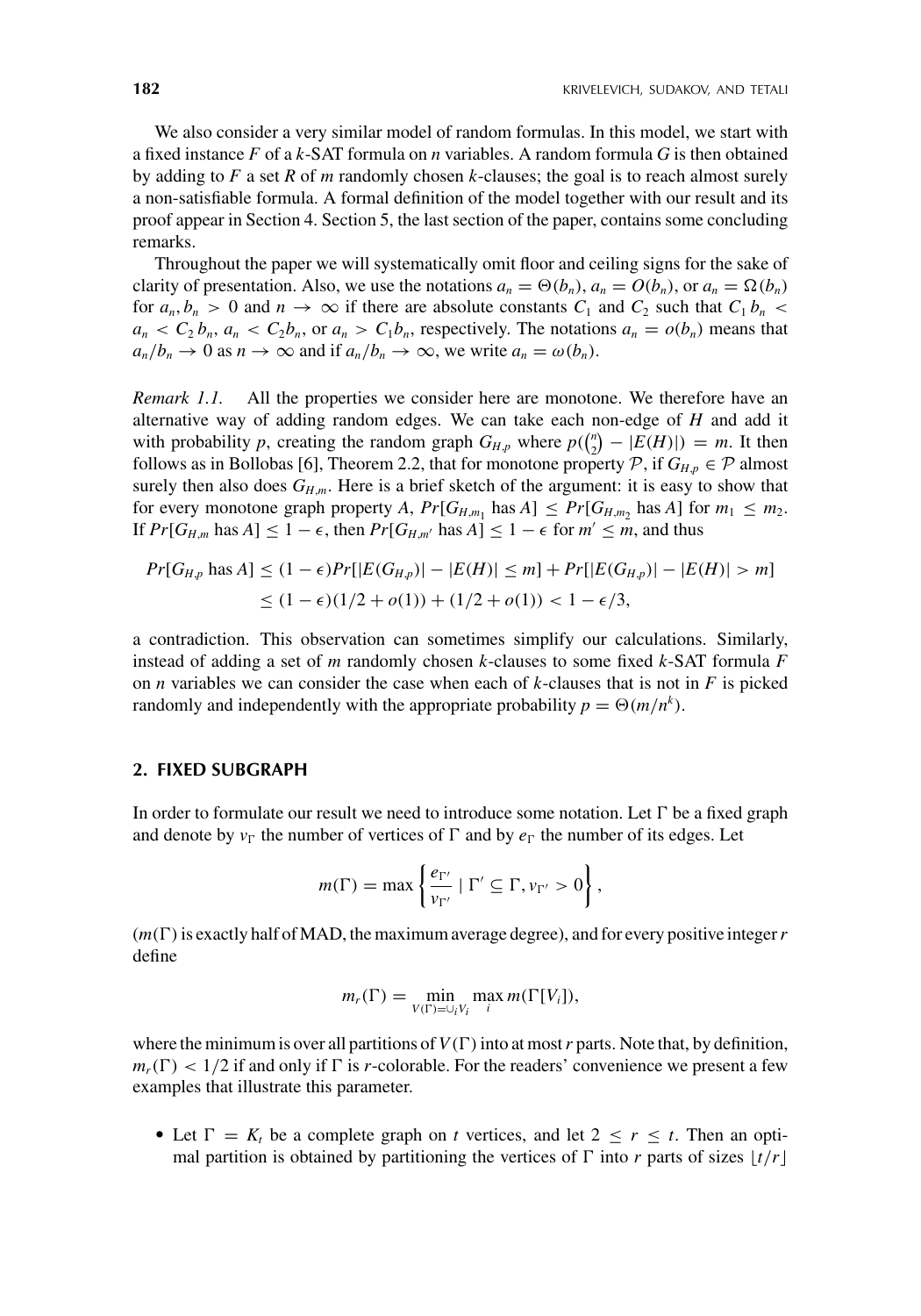and  $\lceil t/r \rceil$ , yielding

$$
m_r(\Gamma)=\frac{\binom{[t/r]}{2}}{[t/r]}=\frac{[t/r]-1}{2}.
$$

- Let  $\Gamma$  be obtained from a complete bipartite graph  $K_{t,t}$  by adding one edge to each part of the bipartition. Then  $m_2(\Gamma) = \frac{1}{2}$  and the optimal partition of  $V(\Gamma)$  into two parts coincides with the bipartition of the underlying complete bipartite graph.
- Let  $\Gamma = K_{2,t,t}$  be a complete 3-partite graph with parts of size 2, *t*, *t*, and let  $r = 2$ . Then we can partition the vertices of  $\Gamma$  into two parts such that each part induces a star of size *t*. It is easy to see that this partition is optimal; thus,  $m_2(K_{2,t,t}) = \frac{t}{t+1}$ .
- Let  $\Gamma = K_{t,t,t,t}$ ; then one can show that  $m_2(K_{t,t,t,t}) = t/2$  by partitioning the vertices into two parts, each spanning a  $K_{tt}$ . To show that this is optimal, note that in every partition into two parts one part contains at least 2*t* vertices, which form a complete multipartite graph  $\Gamma'$  with parts of size at most *t*. It is easy to verify that in this case  $m(\Gamma')$  is smallest for a bipartite graph.

We are now ready to formulate the main result of this section.

**Theorem 2.1.** *Let*  $0 < d < 1$  *be a fixed constant and let*  $r \ge 2$  *be the unique integer satisfying*  $d \in (\frac{r-2}{r-1}, \frac{r-1}{r}]$ *. Let*  $\Gamma$  *be a fixed graph.* 

- (i) *If*  $H \in \mathcal{G}_a(n,d)$  *and*  $m = \omega(n^{2-\frac{1}{m_r(T)}})$ *, then almost surely*  $G_{H,m}$  *contains a copy of*  $\Gamma$ *.*
- (ii) *There exists a graph*  $H_0 \in \mathcal{G}_a(n,d)$  *with*  $d = (1+o(1))\frac{r-1}{r}$  *such that if*  $m = o(n^{2-\frac{1}{m_r(\Gamma)}})$ , then a.s.  $G_{H_0,m}$  fails to contain a copy of  $\Gamma$ .

Theorem 2.1 generalizes a result of Bohman et al. [4], who proved it for the special case  $\Gamma = K_t$ . The main probabilistic ingredient of the proof is the following classical result of Bollobás [5].

**Theorem 2.2.** *If*  $\Gamma$  *is a fixed graph then* 

$$
\lim_{n\to\infty}\Pr(G_{n,p}\supseteq\Gamma)=\begin{cases}1,&\text{if }p=\omega(n^{-1/m(\Gamma)});\\0,&\text{if }p=\omega(n^{-1/m(\Gamma)}). \end{cases}
$$

As is typical with quite a few problems involving dense graphs, the core tool used here is the celebrated Regularity Lemma of Szemerédi [17]. We will formulate and utilize two results, the first being a rather standard application of the Regularity Lemma, while the second usually serves as its frequent companion. Both theorems have been stated and proved, explicitly or implicitly, in quite a few papers applying the Regularity Lemma, including, inter alia, [4]. We thus omit their proof. First, we need a definition of an  $\epsilon$ -regular pair. For two disjoint vertex sets *A* and *B* in a graph *G*, let *e*(*A*, *B*) denote the number of edges with one vertex in *A* and the other in *B*. Also, let  $d(A, B) = \frac{e(A, B)}{|A||B|}$  be the *density* of the pair  $(A, B)$ .

**Definition 2.3.** Let  $\epsilon > 0$ . Given a graph G and two disjoint vertex sets  $A \subset V(G)$ , *B* ⊂ *V*(*G*)*, we say that the pair* (*A, B*) *is*  $\epsilon$ -regular *if* for every *X* ⊂ *A* and *Y* ⊂ *B* satisfying

$$
|X| > \epsilon |A| \qquad \text{and} \qquad |Y| > \epsilon |B|
$$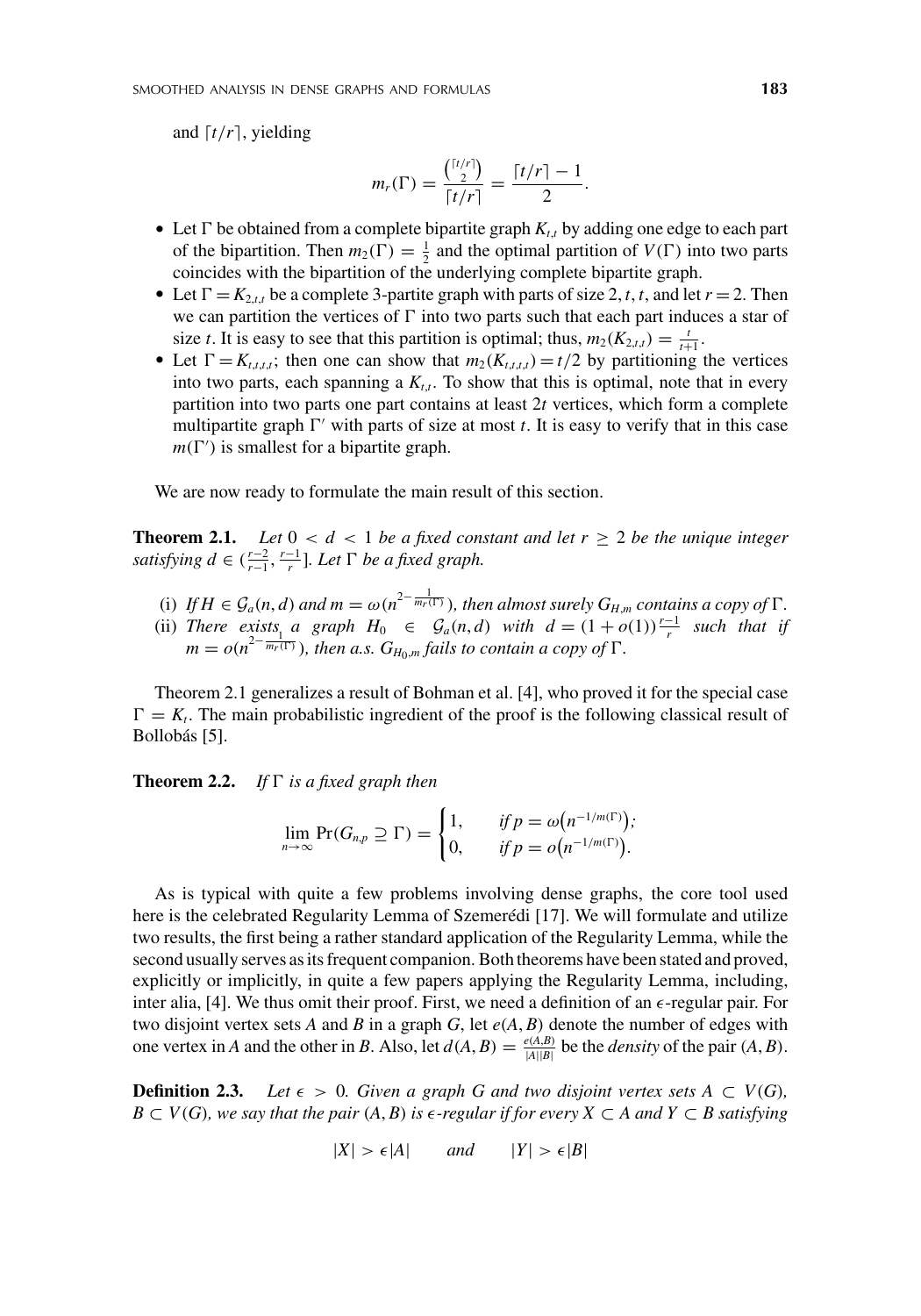*we have*

$$
|d(X,Y) - d(A,B)| < \epsilon.
$$

**Theorem 2.4.** *Let r* ≥ 2 *be an integer and let d* >  $\frac{r-2}{r-1}$  *be a fixed constant. Then there exist real constants*  $\epsilon$ ,  $\gamma$  *and integer constants*  $K$ ,  $n_0$  *such that for all*  $n \geq n_0$ *, every graph G* on *n* vertices with average degree at least dn contains r disjoint vertex sets  $A_1, \ldots, A_r$  of *cardinality*  $|A_1| = \cdots = |A_r| \ge n/K$  *such that for each*  $1 \le i \ne j \le r$ *, the pair*  $(A_i, A_j)$  *is -regular of density at least* γ *.*

**Theorem 2.5.** *For all real*  $\epsilon, \gamma > 0$  *and integers r, T > 0 there exists an integer n<sub>0</sub> <i>and a real*  $\delta$  *so that the following holds for all*  $n \geq n_0$ *. Let* G *be an r-partite graph with parts A*<sub>1</sub>, ..., *A<sub>r</sub> of cardinality n. Assume that for each*  $1 \leq i \neq j \leq r$  *the pair*  $(A_i, A_j)$  *is*  $\epsilon$ -regular *of density at least γ. For each*  $1 ≤ i ≤ r$  *choose a random subset U<sub>i</sub> of cardinality T in A<sub>i</sub>*. Then with probability at least  $\delta$  the r-partite subgraph of G with parts  $U_1, \ldots, U_r$  is *complete.*

To rephrase somewhat informally, Theorem 2.4 in conjunction with Theorem 2.5 asserts that every sufficiently large graph *G* on *n* vertices with average degree at least *dn*, with  $d > \frac{r-2}{r-1}$ , contains  $\Theta(n^{rT})$  copies of a complete *r*-partite graph on *rT* vertices whose parts are all of size *T*.

*Proof of Theorem 2.1.* Following Remark 1.1, it is enough to prove our theorem for the model  $G_{H,p}$  with  $p = (1 - o(1))m/[(\binom{n}{2} - \frac{dn}{2}]$ . We first deal with Part *(ii)*.

Let  $H_0$  be a complete *r*-partite graph on *n* vertices with nearly equal parts  $A_1, \ldots, A_r$ . It is easy to verify that  $|E(H_0)| = (1 + o(1))\frac{r-1}{r^2}$ , implying that  $H_0 \in \mathcal{G}_a(n,d)$  with  $d = (1 + o(1))\frac{r-1}{r}$ . Let  $\Gamma_1, \Gamma_2, \ldots$  be a family of subgraphs of  $\Gamma$  such that  $m(\Gamma_i) \ge$  $m_r(\Gamma)$  for all *i*. Clearly, this family has constant size. Also note that for all  $1 \leq j \leq$ *r*, the edges inside  $A_j$  form a copy of the random graph  $G_{n/r,p}$  with  $p = o(n^{-\frac{1}{m_r(T)}})$  and these copies are independent. Therefore, by Theorem 2.2, almost surely none of the parts *A<sub>i</sub>* contains any of the finitely many subgraphs  $\Gamma_i$  of  $\Gamma$  with  $m(\Gamma_i) \geq m_r(\Gamma)$ . Since by the definition of  $m_r(\Gamma)$ , for any partition of the vertex set of  $\Gamma$  into *r* parts one part should induce such a graph  $\Gamma_i$ , we conclude that a.s. there is no copy of  $\Gamma$  in  $G_{H,p}$ .

The proof of Part (*i*) of Theorem 2.1 is somewhat more involved and relies on Theorems 2.2, 2.4, and 2.5. Fix a partition of the vertex set of graph  $\Gamma$  into *r* parts  $W_1, \ldots, W_r$ so that  $m(\Gamma[W_j]) \leq m_r(\Gamma)$ . Denote  $\Gamma_j = \Gamma[W_j], j = 1, \ldots, r$ . Let  $T = \max_{1 \leq j \leq r} |W_i|$ .

Let now  $H \in \mathcal{G}_a(n,d)$ . Applying Theorem 2.4 to H, we get r disjoint vertex sets  $A_1, \ldots, A_r \subset V(H)$  of linear size such that all pairs  $(A_i, A_j)$ ,  $1 \leq i \neq j \leq r$ , are  $\epsilon$ -regular of positive density  $\gamma > 0$ , for some  $\epsilon$ ,  $\gamma$  depending only on *d*.

Recall that the set  $R$  of random edges added to  $H$  contains every non-edge of  $H$  independently with probability  $\omega(n^{-\frac{1}{m_r(T)}})$ . Thus, for an appropriately chosen function  $\phi =$  $\phi(n) \to \infty$ , we can represent the set R as a union of  $\phi$  independent sets of random edges  $R_i$ , where every non-edge of  $H$  is in  $R_i$  randomly and independently with probability that is still  $\omega(n^{-\frac{1}{m_r(T)}})$ . Consider what happens when we add set  $R_i$ .

By definition, for all *i* and *j*, the edges of  $R_i$  inside  $A_j$  form a copy of the random graph  $G_{\Theta(n),p}$  with  $p = \omega(n^{-\frac{1}{m_r(1)}})$  and all these copies are independent. Thus, by Theorem 2.2, almost surely the random set  $R_i$  puts a copy of  $\Gamma_j$  inside  $A_j$ , for each  $j = 1, \ldots, r$ . Assume this is the case indeed, and let  $U_i$ ,  $j = 1, \ldots, r$ , be the vertex set of such a copy. The sets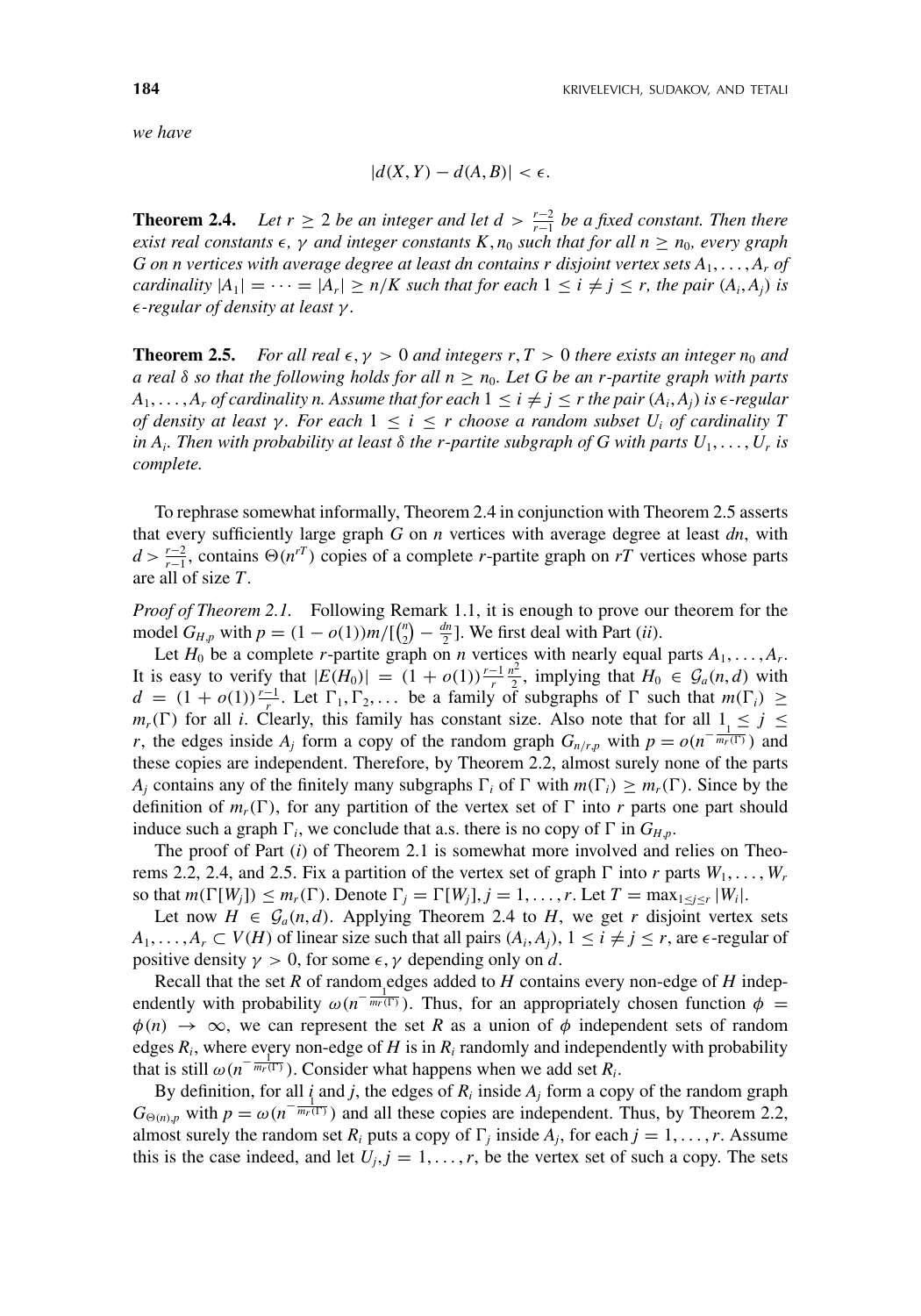$U_i$  are mutually independent and thus can be considered random sets of size  $|U_i|$  inside  $A_i$ . Recall that  $|U_j| \leq T$  for all  $j = 1, ..., r$ . Therefore, by Theorem 2.5, with probability at least δ, the *r*-partite graph *H*[*U*<sub>1</sub> ∪ ···∪ *U<sub>r</sub>*] is complete, in which case the graph *H* ∪ *R<sub>i</sub>* spans a copy of  $\Gamma$  on  $U_1 \cup \cdots \cup U_r$ . Thus, with probability at least  $(1 - o(1))\delta > \delta/2$  there is a copy of  $\Gamma$  in  $H \cup R_i$ . Observe that  $\delta > 0$  is a constant depending only on *d* and  $\Gamma$ . As the random sets  $R_i$  are independent, it follows that the probability that  $H \cup R$  does not have a copy of  $\Gamma$  is at most  $(1 - \frac{\delta}{2})^{\phi} = o(1)$ .

#### **3. RAMSEY-TYPE PROPERTIES**

We start by recalling a commonly used notation in Ramsey theory. Let  $G$ ,  $G_1$ , and  $G_2$  be three graphs. We write  $G \rightarrow (G_1, G_2)$  if every red–blue coloring of the edges of *G* contains a red copy of  $G_1$  or a blue copy of  $G_2$ .

The basic question studied in Ramsey theory is, given two fixed graphs  $G_1$  and  $G_2$ , to decide when graph *G* is "rich enough" for  $G \rightarrow (G_1, G_2)$ . Here richness can be interpreted as the size of *G* or the edge density, i.e., the ratio of edges to vertices. When studying random graphs a natural question is, given fixed graphs  $G_1$  and  $G_2$ , to determine a threshold function for the edge probability *p* such that  $G_{n,p} \to (G_1, G_2)$  almost surely. This question and its variants were studied extensively, see, e.g., [14] and its references.

In this section we discuss Ramsey-type properties in the model  $G_{H,m}$ , with  $H \in \mathcal{G}_a(n,d)$ , for fixed  $0 < d < 1$ . Our goal is to determine the threshold function for the number of random edges *m*, which one needs to add to *H* to guarantee that a.s.  $G_{H,m} \rightarrow (G_1, G_2)$ . Here we address the first interesting case when  $G_1 = K_3$  and  $G_2 = K_t$ ,  $t \geq 3$ .

**Theorem 3.1.** *(i) For*  $0 < d < 1$ *, let H be a graph on n vertices with average degree at least dn. Then adding* ω(*n*<sup>2</sup>−2/(*t*−1) ) *random edges to H produces almost surely a graph G such that*  $G \rightarrow (K_3, K_t)$ .

*(ii) For every t*  $\geq$  3 *there exists a graph H on n vertices and n<sup>2</sup>/4 <i>edges such that adding m* =  $o(n^{2-2/(t-1)})$  *random edges to H produces a graph G that almost surely has a red–blue edge coloring with no red copy of K*<sup>3</sup> *and no blue copy of Kt.*

Note that the case  $t = 3$  in the first part of the above statement follows easily from Theorem 2.1 of the preceding section. Indeed, the well-known fact that  $K_6 \rightarrow (K_3, K_3)$ suggests that it suffices to show that for  $m = \omega(n)$ ,  $G_{H,m}$  almost surely contains a copy of  $K_6$ . The latter follows from Part (i) of Theorem 2.1 if we substitute there  $\Gamma = K_6$ ,  $0 < d < 1$  and  $r = 2$ . For such choices of parameters  $m_r(\Gamma) = m_2(K_6) = 1$  and the assertion of the theorem guarantees the almost sure existence of  $K_6$ . The following definition plays an important role in our proof.

**Definition 3.2.** *Let*  $G = (V, E)$  *be a graph and let*  $U$  *be a subset of*  $V$ *. Denote by* 

$$
N^*(U) = \{ v \in V \mid (v, u) \in E, \text{ for every } u \in U \}
$$

*the* common neighborhood *of U in G. For a constant*  $0 < c < 1$ *, a subset*  $V_0 \subset V$  *of vertices is called c*-typical *if its common neighborhood has size*  $|N^*(V_0)| \ge cn$ .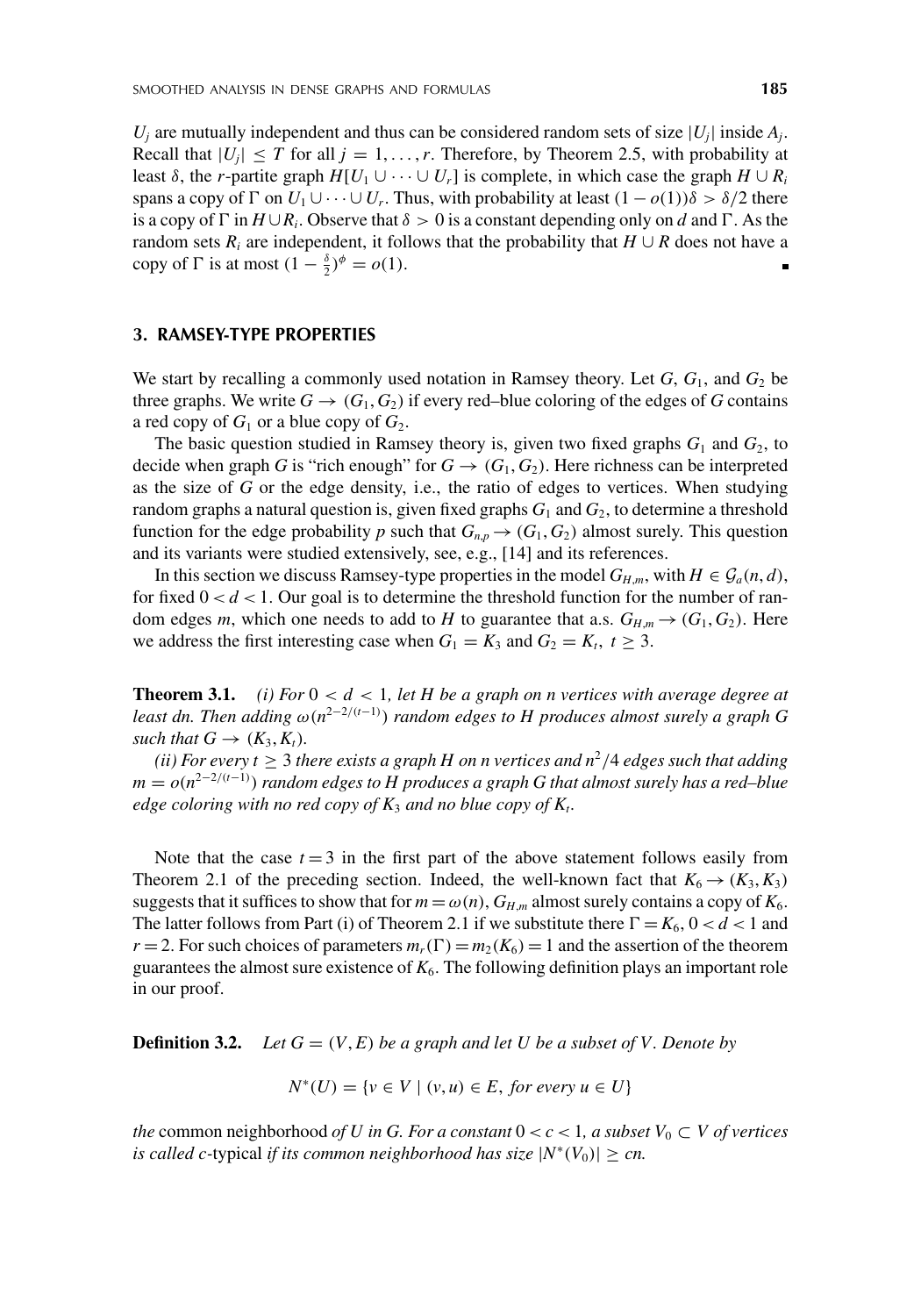*Remark 3.3.* Although we are studying properties of  $G_{H,m}$ , for *H* which has average degree at least  $dn$  (for a fixed constant  $0 < d < 1$ ), throughout the rest of this section we will assume for convenience that we are in fact dealing with a graph whose minimum degree is at least *dn*/2. Since we will only be using estimates on the number of edges in linearsized (in *n*) subsets of vertices this results in no loss of generality—indeed, every graph *H* on *n* vertices with average degree *dn* contains a subgraph *H'* on  $n' \geq dn/2$  vertices with minimum degree at least *dn*/2.

We need the following lemma.

**Lemma 3.4.** *Let*  $0 < d < 1$  *be a fixed constant and let*  $H \in \mathcal{G}(n, d/2)$ *. Let*  $t \geq 4$  *and let R* be the set of *m* random edges with  $m = \omega(n^{2-2/(t-1)})$ . Finally let  $G = G_{H,m}$ . Then there *exists a constant c* =  $c$ (*d*) *such that as n*  $\rightarrow \infty$  *we have* 

- (i) Pr[*G* contains a c-typical copy of  $K_t$ ]  $\rightarrow$  1.
- (ii) Let  $0 < \alpha < 1$  be a fixed constant. Then

Pr[*Every set U of size*  $|U| \geq \alpha n$  contains a c-typical copy of  $K_{t-1}$  in  $G$ ]  $\rightarrow$  1.

*Proof.* We prove Part (*ii*) first and indicate the changes necessary for the proof of the simpler statement in Part (*i*). For  $v \in V(H)$ , let  $d(v)$  denote the degree of v in *H*. For a subset  $U \subseteq V(H)$  we denote by  $d(v, U)$  the number of neighbors of v in U. First observe that every collection of a linear number of vertices of *H* (and hence of  $G_{H,m}$ ) contains lots of subsets of size  $(t - 1)$  (and also *t*), which are typical. Indeed, let  $U \subset V(H)$  be of size  $\geq \alpha n$  (for  $0 < \alpha < 1$ ). Since the minimum degree of *H* is at least *dn*/2 we have that

$$
\sum_{v \in V(H)} d(v, U) = \sum_{u \in U} d(u) \ge \frac{dn}{2} |U| \ge \frac{\alpha d}{2} n^2.
$$

Therefore,

$$
\sum_{\substack{V_0 \subset U \\ |V_0| = t-1}} |N^*(V_0)| = \sum_{v \in V(H)} \binom{d(v, U)}{t-1} \ge n \binom{\sum_{v \in V(H)} \frac{d(v, U)}{n}}{t-1} = n \binom{\alpha dn/2}{t-1}.
$$

As every  $|N^*(V_0)| \le n$ , we conclude that  $|N^*(V_0)| \ge cn$  for at least  $\binom{\alpha dn/2}{t-1} - \binom{\alpha n}{t-1}c$  subsets *V*<sub>0</sub> ⊂ *U* of size *t* − 1. Taking  $c = c(d)$  small enough, we ensure that the latter quantity is at least  $c'n^{t-1}$  for some  $c' > 0$ .

The rest of the proof is straightforward using the so-called Janson Inequality (see [11] or [2]). Following Remark 1.1 we can assume that we add edges not in *H* randomly with probability  $p = \omega(n^{-2/(t-1)})$ . Due to monotonicity we may also assume that  $p(n)$  does not exceed  $n^{-2/(t-1)}$  by much, say,  $p(n) \leq n^{-2/(t-1)} \log n$ .

Let  $\mu_U$  denote the expected number of typical copies of  $K_{t-1}$  in the (random) graph on *U*, and let  $\Delta_U$  denote the correlation term

$$
\Delta_U = \sum_{\substack{T, T' \subset U \\ |T| = |T'| = t-1 \\ |T \cap T'| \ge 2}} \Pr[T \text{ and } T' \text{ each induce a typical } K_{t-1}].
$$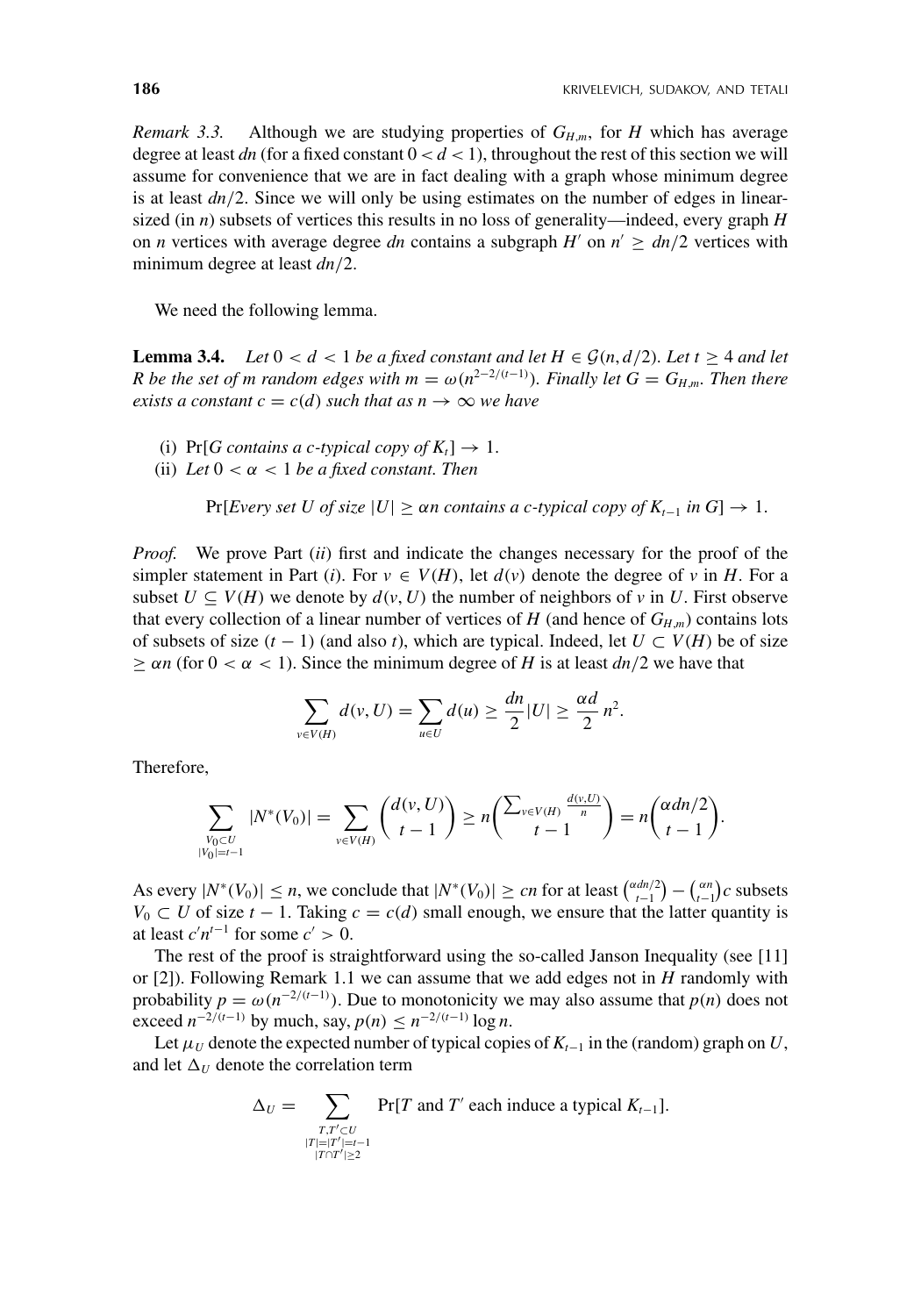It is easy to check that

$$
\mu_U = \Theta\left(n^{t-1}p^{\binom{t-1}{2}}\right) = \omega(n)
$$

and that

$$
\Delta_U = O\big(n^{2t-4}p^{(t-1)(t-2)-1}\big) = O\big(n^{2/(t-1)}(\log n)^{(t-1)(t-2)-1}\big) = o(\mu_U).
$$

Using the Janson inequality it now follows that

Pr[Number of typical copies of  $K_{t-1}$  in  $U = 0$ ] ≤  $e^{-\mu_U + \Delta_U/2} = e^{-\omega(n)}$ .

Therefore, with probability  $1 - 2^n e^{-\omega(n)} = 1 - o(1)$  every set *U* of size at least  $\alpha n$  contains a typical copy of  $K_{t-1}$ .

The proof of part  $(i)$  is obtained along the same lines. Observe that the expected number  $\mu$ of typical copies of  $K_t$  in *G* is  $\Theta(n^t p^{(\frac{t}{2})}) = \omega(1)$ , and the correlation term is

$$
\Delta = \sum_{\substack{T,T'\subset V\\|T|=|T'|=t\\|T\cap T'|\geq 2}} \Pr[T \text{ and } T' \text{ each induce a } K_t \text{ in } G] = O\big(n^{2t-2}p^{2\binom{t}{2}-1}\big) = o(1).
$$

Once again, the assertion follows using the Janson inequality.

We also make use of the following two theorems, which establish Ramsey-type properties of random graphs. The first result that we use was obtained by Rödl and Rucinski [13]. ´

**Theorem 3.5.** *For every a* > 0*, there exist C and*  $N_0$  *such that for*  $n > N_0$  *and*  $p > Cn^{-1/2}$ *, we have*

$$
Pr[G_{n,p} \to (K_3, K_3)] > 1 - \exp(-an^{3/2}).
$$

Before stating the second theorem, we need a couple of definitions from [12]. Let  $C_3$ denote a cycle of length 3. For a graph  $H = (V(H), E(H))$ , with at least three vertices, the *maximum 2-density*  $d_2(H)$  *of H is defined to be* 

$$
d_2(H) = \max \left\{ \frac{|E(J)| - 1}{|V(J)| - 2} : J \subseteq H \text{ with } |V(J)| \ge 3 \right\}.
$$

Finally, a graph *H* is called 2-balanced if the maximum above is attained by *H*. The following theorem was proved by Kohayakawa and Kreuter [12].

**Theorem 3.6.** Let H be a 2-balanced graph with  $d_2(H) > d_2(C_3) = 2$ . Then for every *constant a* > 0*, there exist constants B and*  $N_0$  *such that for*  $n > N_0$  *and*  $p > Bn^{-\beta}$  *with* 

$$
\beta = \beta(C_3, H) = \frac{|V(H)| - 2 + 1/d_2(C_3)}{|E(H)|},
$$

*we have*

$$
Pr[G_{n,p} \to (C_3, H)] > 1 - \exp(-an^{3/2}).
$$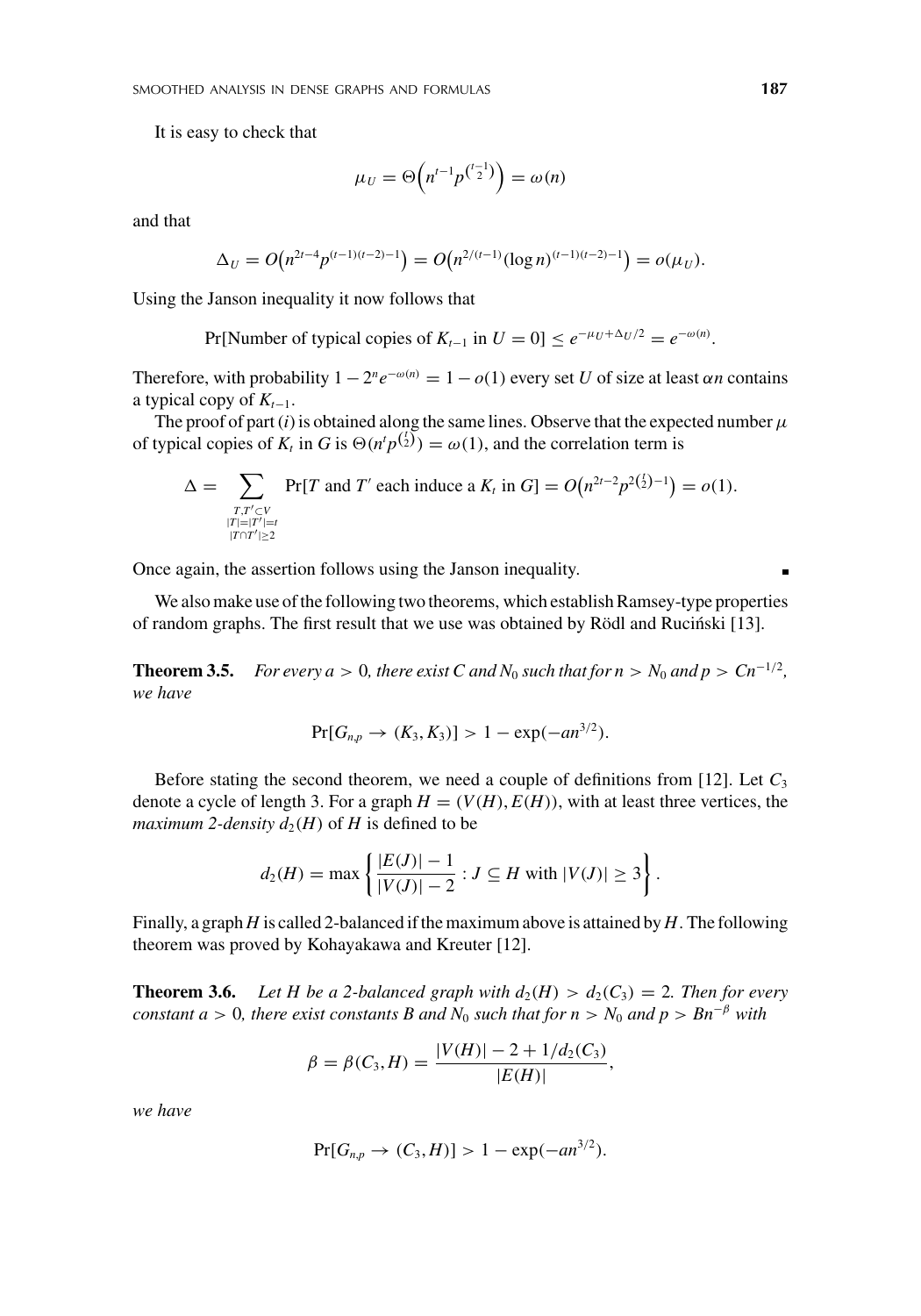We note that the result in [13] is considerably more general in that it is true for  $r \geq 2$  colors and for a random subgraph  $G_p$  of a reasonably regular graph *G* (for precise statements, see Theorems 1 and 2 in [13]). Similarly, the results in [12] are also more general and in particular deal with  $r \geq 2$  colors and with *r* monochromatic cycles  $C_l$  of varying lengths  $l \geq 3$ . Note that the results in [12] are only stated with probabilities  $1 - o(1)$  without explicit calculation of the exponentially small error terms in  $o(1)$ . However, one can check that the above bound we report (for the special case of  $C_3$ ) is in fact valid. For our purposes, the following immediate corollary of the above theorems suffices.

**Corollary 3.7.** *Let t*  $\geq$  3 *be a fixed integer. For every a*  $>$  0*, there exist C and N<sub>0</sub> such that for n* >  $N_0$  *and p* >  $Cn^{-(2t-3)/t(t-1)}$ *, we have* 

$$
Pr[G_{n,p} \to (K_3, K_t)] > 1 - \exp(-an^{3/2}).
$$

*Proof.* The case of  $t = 3$  is precisely Theorem 3.5. For  $t \ge 4$ , observe that  $d_2(K_t) = \frac{{t \choose 2} - 1}{t \cdot 2} >$  $2 = d_2(C_3)$ , and thus Theorem 3.6 is applicable with  $\beta(C_3, K_t) = (2t - 3)/(t(t - 1))$ .

Having finished all the necessary preparations we are now ready to prove the main result of this section.

*Proof of Theorem 3.1.* To prove (*ii*), take  $H = K_{\frac{n}{2}, \frac{n}{2}}$  and color the edges of *H* red and the random edges blue. As  $G(n, m)$ , with  $m = o(n^{2-2/(t-1)})$ , a.s. does not contain a copy of  $K_t$ by Theorem 2.2; the claim follows.

We now proceed with the proof of Part  $(i)$  of the theorem for  $t > 4$ . Based on Lemma 3.4 and a trivial combination of the union bound with Corollary 3.7 we may assume that, for some absolute constants  $0 < c_1, c_2 < 1$ , the graph *G* has the following properties:

- **1.** *G* has a  $c_1$ -typical  $K_t$  (from Lemma 3.4);
- **2.** every set *U* of  $|U| \ge \frac{c_1 c_2}{48} n$  vertices of *G* contains a *c*<sub>2</sub>-typical  $K_{t-1}$  in *G* (from Lemma 3.4);
- **3.** for  $t \ge 5$ , every set *U* of  $|U| \ge \frac{c_2 n}{2}$  vertices of *G* satisfies  $G[U] \to (K_3, K_{t-2})$  (from Corollary 3.7).

Observe that the last statement follows as  $n^{-\frac{2}{t-1}} \ge n^{-\frac{2(t-2)-3}{(t-2)(t-3)}}$  for  $t \ge 5$ . We will be able to take the hidden constant in (2) and (3) above as small as will be required in the proof. So assume that indeed *G* has Properties (1)–(3) above, and consider an arbitrary red–blue coloring of the edges of *G*. Assume by the way of contradiction that this coloring contains neither a red  $K_3$  nor a blue  $K_t$  (fixed  $t \geq 4$ ).

*Claim.* There is a vertex whose blue degree is  $c_1n/2$ .

*Proof.* By the first property, *G* contains a  $c_1$ -typical copy of  $K_t$ . Denoting the set of the vertices of the typical copy of  $K_t$  by *T*, we have  $|N^*(T)| \ge c_1 n$ . Since there is no blue  $K_t$ , at least one of the edges inside *T* must be colored red, and let  $(u, v) \in E(H)$  be such an edge. For every  $w \in N^*(u, v)$ , at least one of  $(u, w)$  or  $(v, w)$  is blue—otherwise we get a red  $K_3$ . Therefore, the blue degree of *u* or *v* is at least  $c_1n/2$ .

Let the vertex with the blue degree at least  $c_1n/2$  be *v*, and let  $N_B(v)$  be the blue neighborhood of *v*. Applying Property 2 of *G* greedily, we derive that  $N_B(v)$  contains a family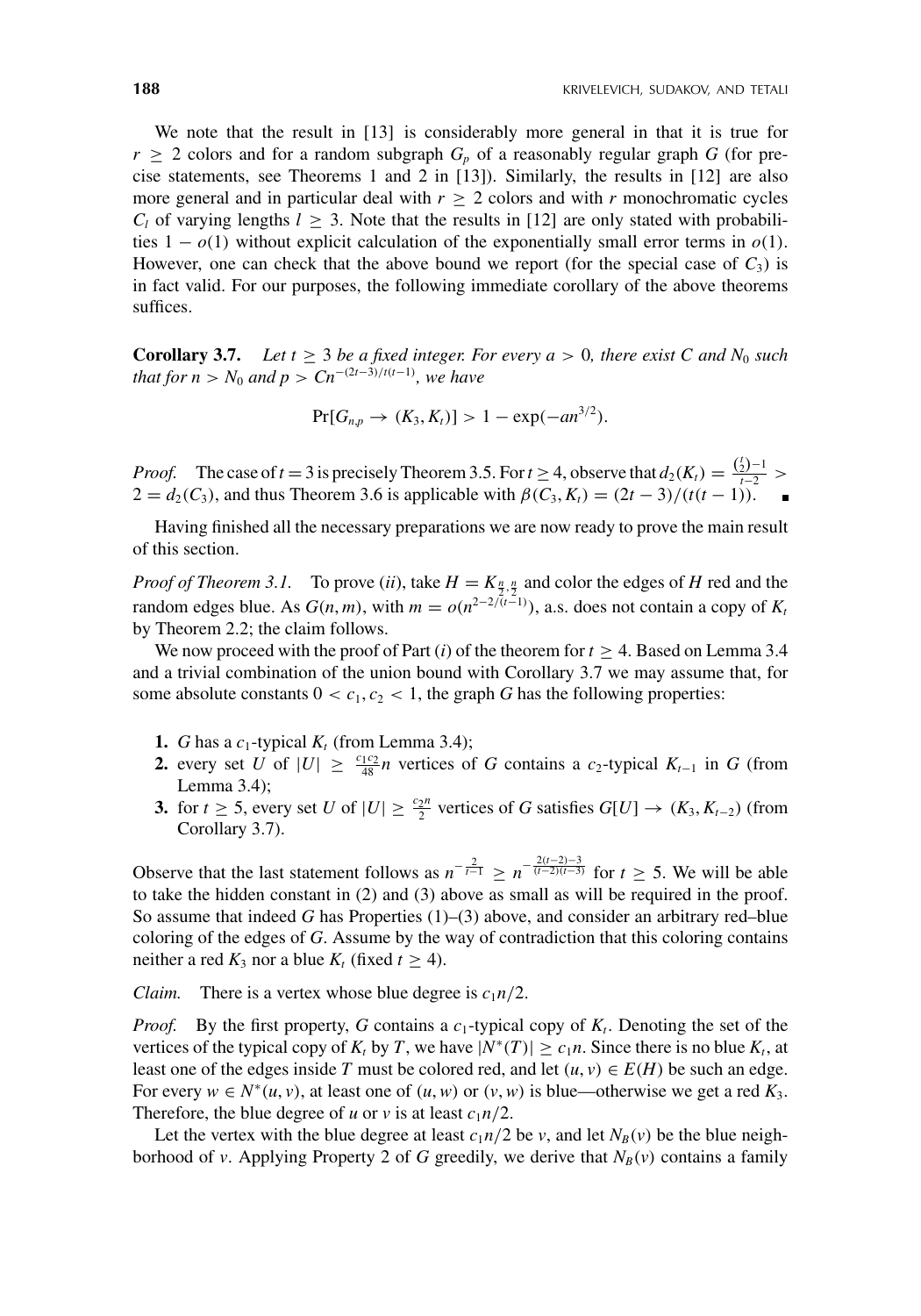of  $c_1n/12$  pairwise disjoint,  $c_2$ -typical copies of  $K_3$ . Each of them must have a blue edge otherwise we get a red  $K_3$  and are done. Let those blue edges be  $(x_1, y_1), \ldots, (x_s, y_s)$ , where  $s = c_1 n/12$ . Denote by  $N_i = N^*(x_i, y_i)$ , the common neighborhood of  $x_i, y_i$ , for  $i = 1, \ldots, s$ . Note that each  $N_i$  is linear in size, since  $\{x_i, y_i\}$  is a pair from a  $c_2$ -typical  $K_3$ . Clearly,  $\min_i |N_i| \geq c_2 n$ . Now we consider two cases.

*Case (a).* Suppose that for some  $i \in \{1, \ldots, s\}$ ,

$$
|\{w \in N_i : (x_i, w), (y_i, w) \text{ are both blue}\}| \ge c_2 n/2.
$$
 (1)

Then we obtain, for that choice of *i*, a blue edge  $(x_i, y_i)$  with common blue neighborhood  $N_{blue} \subseteq N_i$  of size at least  $c_2n/2$ . The case of  $t = 4$  can easily be dispensed with at this point: Property 2 guarantees that  $N_{blue}$  contains a copy of  $K_{t-1} = K_3$ . If at least one of the edges of this  $K_3$  is blue, then together with the pair  $(x_i, y_i)$  we obtain a blue  $K_4$ . If not, then we obtain a red  $K_3$ .

For  $t \geq 5$ , we invoke Property (3) of *G*. Since  $|N_{blue}| \geq c_2 n/2$ , we have  $G[N_{blue}] \rightarrow$  $(K_3, K_{t-2})$ . Thus, together with the blue edge  $(x_i, y_i)$  and the fact that  $N_{blue}$  is the blue neighborhood of  $(x_i, y_i)$ , we have the Ramsey property  $G \rightarrow (K_3, K_1)$ . Thus, in both cases we have arrived at a contradiction with our assumption on the coloring of *G*.

*Case (b).* Suppose that for none of the  $i \in \{1, \ldots, s\}$  Eq. (1) holds. Then for each *i*, the edge  $(x_i, y_i)$  is incident to  $c_2n/2$  red edges. Moreover, since each red edge is counted at most twice as we vary *i*, we infer that  $N_B(v)$  is incident to at least  $(1/2)(c_1n/12)(c_2n/2) = c_1c_2n^2/48$ red edges. Hence, there exists a vertex  $w \in V$  whose red degree to  $N_B(v)$  is at least  $c_1c_2n/48$ . Let  $\hat{N}$  be the intersection of the blue neighborhood of  $\nu$  and the red neighborhood of  $w$ , so that we have  $|\hat{N}| \ge c_1 c_2 n/48$ . Once more according to Property 2,  $\hat{N}$  contains a copy of *K*<sub> $t-1$ </sub>. If this copy has a red edge, then this red edge forms a red triangle with *w*. Otherwise, all of the edges of the above  $K_{t-1}$  are blue, forming a blue  $K_t$  together with *v*, yielding a contradiction and thus concluding the proof of the theorem.

## **4. GETTING (UN)SATISFIED WITH A LITTLE USE OF RANDOMNESS**

Given *n* boolean variables  $x_1, \ldots, x_n$ , a *literal* is a variable  $x_i$  or its negation  $\overline{x_i}$  for all  $1 \leq i \leq n$ . For a set of literals *Y*, denote by *Y* the set of literals  $\{\overline{y} \mid y \in Y\}$ . A disjunction of *k* literals is called a *k*-clause. Let  $C_k$  be the set of all *k*-clauses over  $x_1, \ldots, x_n$ , i.e., the set of  $2^k {n \choose k}$  possible disjunctions of *k* distinct, non-complementary literals. A *k*-SAT formula *F* is a conjunction of clauses from  $C_k$ .

Given a *k*-SAT formula *F*, the Satisfiability problem asks whether there exists a truth assignment to the variables of *F* under which it evaluates to true. Satisfiability has been a central problem of computational complexity since 1971 when Cook proved [8] that it is complete for the class NP, i.e., it is as hard as any other decision problem for which a positive answer can be verified in polynomial time.

A random *k*-SAT formula  $F_k(n, m)$  is formed by selecting uniformly at random *m* clauses from  $C_k$  and taking their conjunction. The study of properties of random  $k$ -SAT formulas has become an extremely active area of research in the past 15 years. Here the main goal is to obtain a precise estimate of the threshold value of *m* that makes the *k*-SAT formula almost surely unsatisfiable (see, e.g., [1] and its references).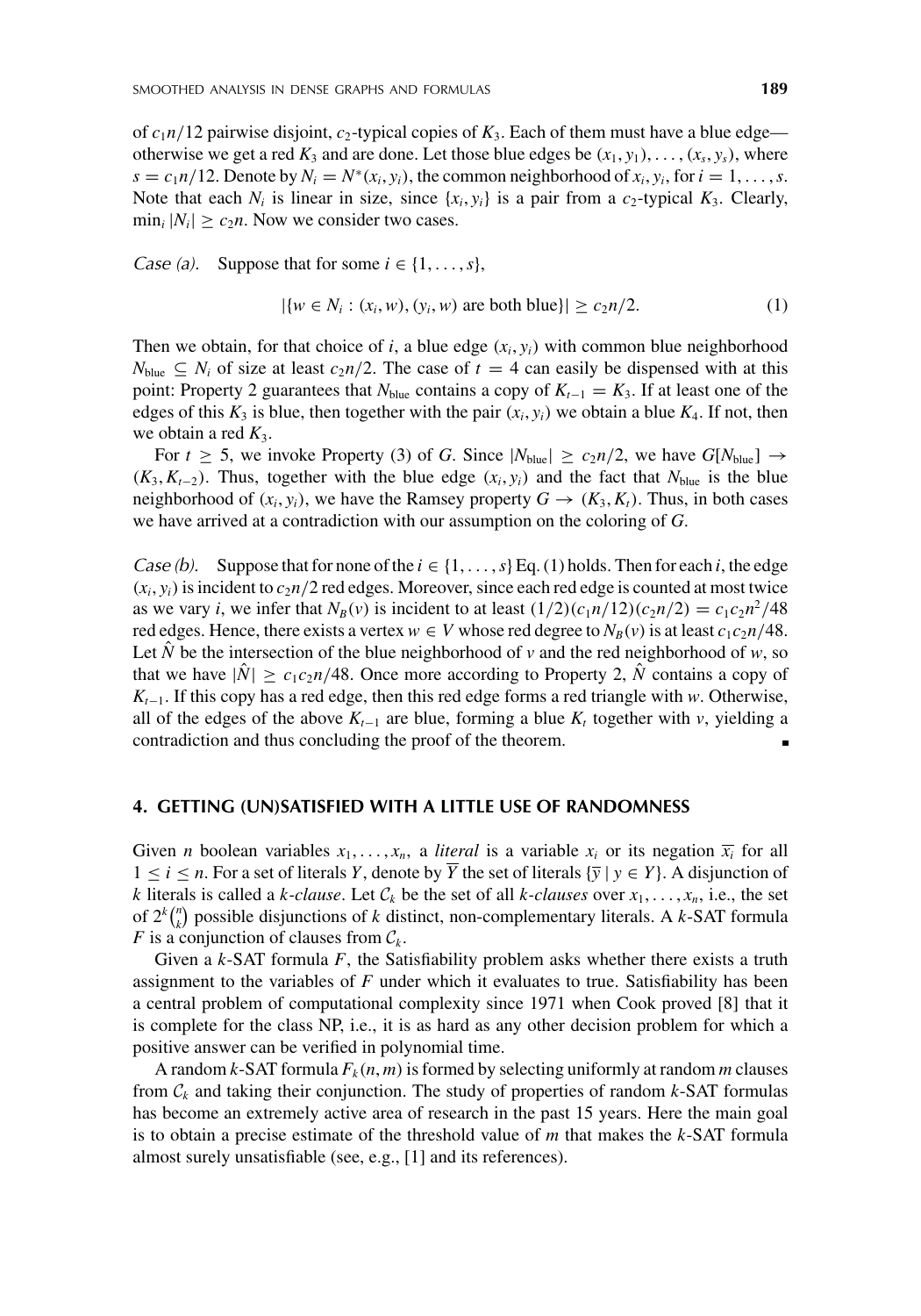In this section we consider another model of random formulas. In this model, we start with a fixed (satisfiable) instance *F* of a *k*-SAT formula on *n* variables. A random formula *G* is then obtained by adding to *F* a set *R* of *m* clauses that are chosen uniformly at random from the set of all  $k$ -clauses that are not in  $F$ . The goal is to reach almost surely a non-satisfiable formula. If *F* is the empty formula, i.e., contains no clauses, we obtain the original random *k*-SAT model  $F_k(n, m)$ . Here we are interested in another regime when the formula *F* is quite "dense." In this case we are able to obtain an asymptotic order of magnitude of *m* that guarantees almost sure non-satisfiability. Specifically, we prove the following result.

**Theorem 4.1.** *(i) Let*  $c > 0$ ,  $0 \le \epsilon < 1/k$ , and let F be a satisfiable k-SAT formula on n *variables with at least cn<sup>k−* $\epsilon$ *</sup> clauses. Then almost surely a conjunction of F with m* =  $\omega(n^{k\epsilon})$ *random clauses from*  $C_k$  *is not satisfiable.* 

*(ii) For every*  $0 \le \epsilon \le 1/k$ , there exists a k-SAT formula on n variables with  $\Omega(n^{k-\epsilon})$ *clauses such that a conjunction of F with*  $m = o(n^{k\epsilon})$  *random clauses from*  $C_k$  *is almost surely satisfiable.*

*Proof.* Following Remark 1.1 we can assume that instead of adding *m* random clauses we will add every clause in  $C_k$  with probability  $p = \Theta(m/n^k) = \omega(n^{k\epsilon - k})$ .

To show Part (*i*) of the theorem we will prove the following more general statement. Let 1 ≤ *s* ≤ *k* and let *F* be an *s*-SAT formula on *n* variables with at least (*ns*− ) clauses. For every clause in  $C_k$  choose it randomly and independently with probability  $p = \omega(n^{k\epsilon-k})$ and denote this set of random clauses by *R*. Then almost surely a conjunction of *F* with the clauses in *R* is not satisfiable. Note that the case  $s = k$  of this statement gives the assertion of Part (*i*). We prove our claim by induction on *s*. If  $s = 1$ , then *F* is simply a conjunction of  $\Omega(n^{1-\epsilon})$  literals, all of which should be set true to satisfy *F*. Denote the set of these literals by *Y* and pick every clause in  $C_k$  with probability  $p = \omega(n^{k\epsilon - k})$ . Since  $|\overline{Y}| = |Y| = \Omega(n^{1-\epsilon})$  we have at least  $\binom{|Y|}{k} = \Omega(n^{k-k\epsilon})$  *k*-clauses, all of whose variables are in  $\overline{Y}$ . So the probability that we choose one of them is at least

$$
1 - (1 - p)^{(\overline{Y})} = 1 - (1 - p)^{\Omega(n^{k - k\epsilon})} = 1 - e^{-\Omega(p n^{k - k\epsilon})} = 1 - e^{-\omega(1)} = 1 - o(1).
$$

Thus, a.s. at least one clause in *R* has all its literals in  $\overline{Y}$  and therefore is not satisfied by any assignment that satisfies *F*.

Now suppose that *F* is an  $(s + 1)$ -SAT formula on *n* variables with at least  $\Omega(n^{s+1-\epsilon})$ clauses. Denote by *Y* the set of all literals contained in at least  $\Omega(n^{s-\epsilon})$  clauses of *F*. Since the total number of clauses in *F* is  $\Omega(n^{s+1-\epsilon})$  and every literal is contained in at most  $O(n^s)$ such clauses, one can easily see that *Y* has size  $\Omega(n^{1-\epsilon})$ .

Recall that the set *R* of random *k*-clauses added to *F* contains every clause in  $C_k$  independently with probability  $\omega(n^{k\epsilon-k})$ . Thus, we can represent the set *R* as a union of  $k+1$ independent sets of random clauses  $R_i$ , where  $R_i$  is a set of *k*-clauses that are chosen from  $\mathcal{C}_k$  randomly and independently with probability that is still  $\omega(n^{k\epsilon-k})$ .

Consider what happens when we first add the set  $R_{k+1}$ . As we already explained above, since  $|\overline{Y}| = |Y| = \Omega(n^{1-\epsilon})$ , we obtain that almost surely there is a clause  $\overline{y_1} \vee \overline{y_2} \vee \cdots \vee \overline{y_k}$ in  $R_{k+1}$  such that that  $y_i$  ∈ *Y* for all *i*. Next, for every  $1 ≤ i ≤ k$  consider all the clauses of *F* that contain  $y_i$ , and delete  $y_i$  from them. This gives a set of  $s$ -clauses whose conjunction will be denoted by  $F_i$ . Now add *k* independent sets of random *k*-clauses  $R_1, \ldots, R_k$ . By definition each  $F_i$  has at least  $\Omega(n^{s-\epsilon})$  *s*-clauses so we can use induction. By the induction hypothesis,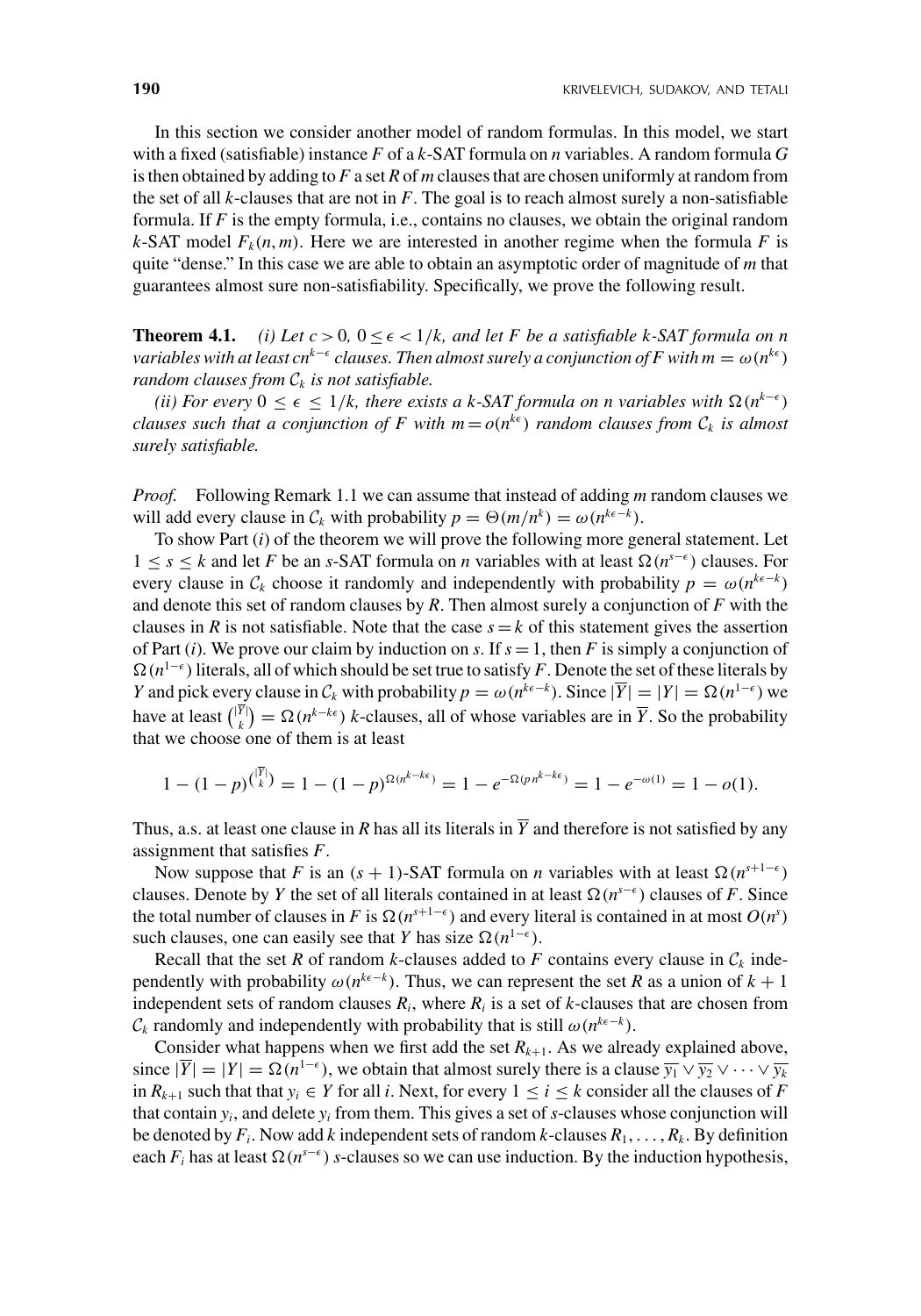almost surely there is no satisfying assignment for conjunction of  $F_i$  and  $R_i$  for every  $1 \leq i \leq k$ . Therefore, a.s. every assignment that satisfies the conjunction of *F* with  $R_1, \ldots, R_k$  should set the value of all literals  $y_i, 1 \le i \le k$ , to be true. Then the clause  $\overline{y_1} \vee \overline{y_2} \vee \cdots \vee \overline{y_k}$  is not satisfied. This implies that a.s. there is no assignment that satisfies the conjunction of *F* with all clauses in  $R_1 \cup \cdots \cup R_k \cup R_{k+1}$ . This completes the proof of the induction step and the proof of Part (*i*).

The following example proves Part (*ii*) of the theorem. Partition the set of variables {*x*<sub>1</sub>, ..., *x<sub>n</sub>*} as *A* ∪ *B* where  $|A| = n^{1-\epsilon}$ . Let *F* be a conjunction of all the clauses from  $C_k$ that have exactly one literal in *A* and  $k - 1$  literals in *B*. By definition the number of clauses in *F* is  $\Theta(n^{k-\epsilon})$ . Set all the variables of *A* to be true (this will satisfy *F*) and choose every clause in  $C_k$  randomly and independently with probability  $p = o(n^{k\epsilon - k})$ . Denote this set of random *k*-clauses by *R*. We claim that almost surely there is an assignment for the remaining variables that satisfies *R* and hence there is a satisfying assignment for the conjunction of *F* and *R*.

To prove this claim we transform *R* into another random formula *R* that contains only literals and 2-clauses. First note that almost surely there is no clause in *R* all of whose literals are in  $\overline{A}$ . Indeed, since  $|\overline{A}| = |A| = n^{1-\epsilon}$ , the probability that there is such a clause equals  $\binom{|A|}{k} p \leq n^{k(1-\epsilon)} p = o(1)$ . Also, every clause in *R* that has a literal in *A* is satisfied so we discard it. Fix an ordering  $x_1 < \overline{x_1} < x_2 < \overline{x_2} < \cdots$  of our literals. For every literal  $z \in B \cup \overline{B}$ we add it to *R'* if there are  $k - 1$  literals  $z_1, \ldots, z_{k-1} \in \overline{A}$  such that  $z \vee z_1 \vee \cdots \vee z_{k-1} \in R$ . Since  $\epsilon \leq 1/k \leq 1/2$ , the probability of this event is

$$
p_1 = \binom{|\overline{A}|}{k-1} p = \binom{n^{1-\epsilon}}{k-1} p \le n^{(k-1)(1-\epsilon)} p = o(n^{-1+\epsilon}) = o(n^{-1/2}).
$$

For every pair of literals  $z, z' \in B \cup \overline{B}$  we add a 2-clause  $z \vee z'$  to  $R'$  if there is a clause in *R* that contains both *z* and *z'* and in which these two literals are the smallest among all its literals from  $B \cup \overline{B}$ . Since  $\epsilon \leq 1/k$ , the probability of this event is

$$
p_2 \leq \sum_{i=0}^{k-2} { |A| \choose i} { |B| \choose k-2-i} 2^{k-2} p \leq O(n^{k-2}p) = o(n^{k\epsilon-2}) = o(n^{-1}).
$$

Also note that by definition all these events are independent since they depend on the disjoint sets of clauses from  $C_k$ . By our construction, any satisfying assignment for  $R'$  is also a satisfying assignment for *R*. Therefore, to complete the proof of Part (*ii*) of the theorem, it is enough to prove the following simple statement.

**Proposition 4.2.** *Let R be a random formula of* 1*- and* 2*-clauses on n variables such that every 1-clause is present in R' independently with probability*  $p_1 = o(n^{-1/2})$  *and every* 2-clause is present in R' independently with probability  $p_2 = o(n^{-1})$ . Then almost surely R' *is satisfiable.*

*Proof.* To prove this proposition we apply the standard method of search for a satisfying assignment of boolean formulas called the *pure literal rule*. Our proof is an adaptation of the arguments used in [7] and [10] to establish a threshold for satisfiability of the random 2-SAT.

A literal is called *pure* if its negation does not appear in the formula. Consider the procedure where we repeatedly set a pure literal in *R'* to be true and delete all clauses from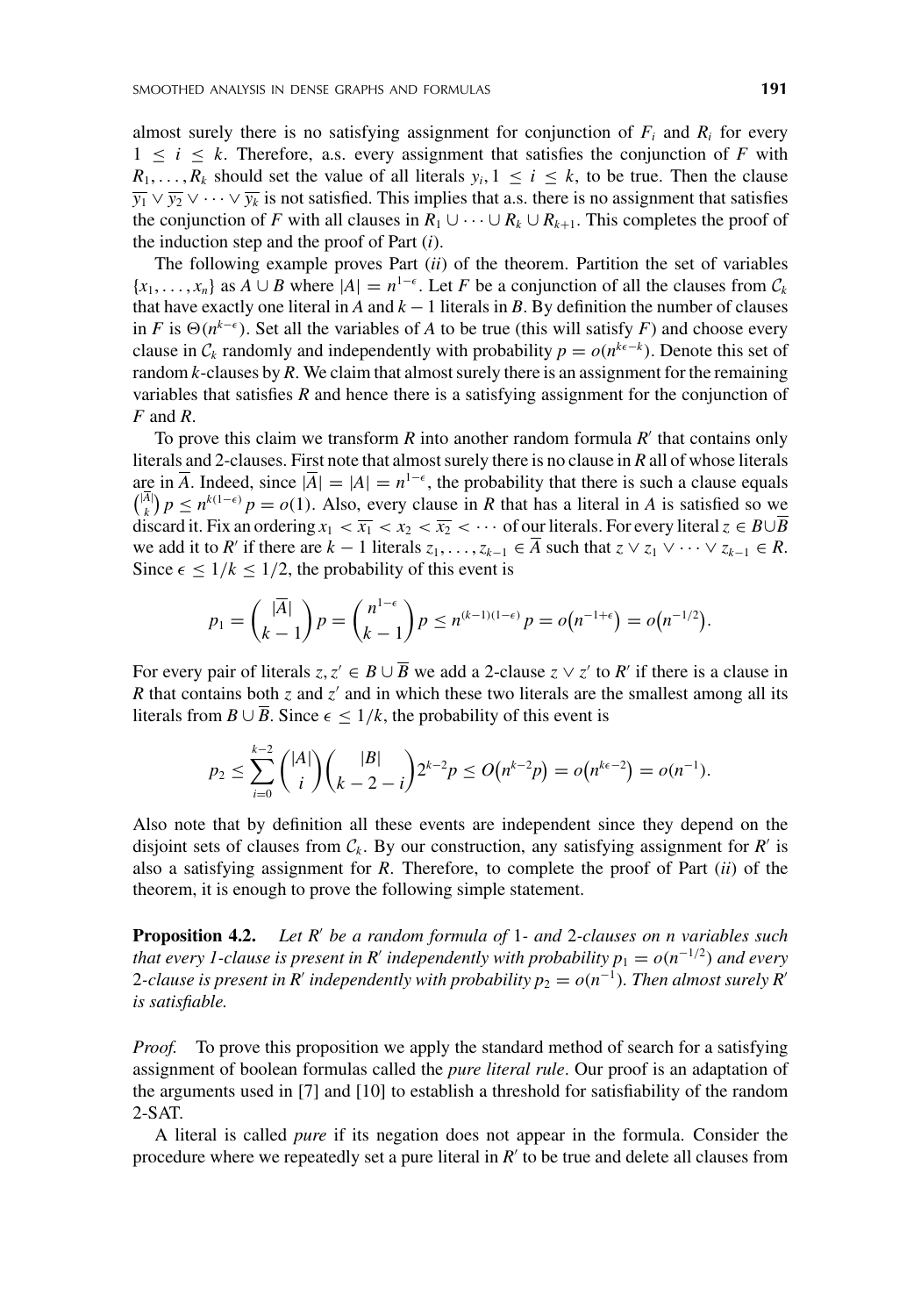$R'$  that contain this literal. We continue until there are no more pure literals. We claim that a.s. we are left with the empty formula.

In order to prove this claim, associate a (random) multigraph  $G = G(R')$  with the random formula *R* , where *G* may contain multiple loops and multiple edges. *G* is defined as follows: the vertices of *G* are variables  $z_1, \ldots, z_n$ ; a 1-clause  $z_i$  or  $\overline{z_i}$  corresponds to a loop at  $z_i$ ; a 2clause  $y_i \vee y_j$  with  $y_i \in \{z_i, \overline{z_i}\}, y_j \in \{z_j, \overline{z_j}\}$  translates to an edge  $(z_i, z_j)$ . It is immediate that a loop appears in *G* with probability at most  $2p_1$ , while an edge appears in *G* with probability at most  $4p_2$ .

Suppose we are left with the set of clauses in which every literal appears together with its negation. Then *G* contains a subgraph with all degrees at least 2 (where a loop contributes 1 to the degree of its vertex). It is easy to check that then there is a sequence of *s* distinct variables  $z_1, \ldots, z_s$  such that one of the following four cases holds:

**1.** *G* contains loops at  $z_1$ ,  $z_s$  and edges  $(z_1, z_2)$ , ...,  $(z_{s-1}, z_s)$ . This happens with probability at most

$$
\sum_{s=2}^{n} n^{s} (2p_1)^2 (4p_2)^{s-1} = o(np_1^2) = o(1);
$$

**2.** *s* ≥ 3 and *G* contains edges  $(z_1, z_2), \ldots, (z_{s-1}, z_s), (z_s, z_1)$ . This happens with probability at most

$$
\sum_{s=3}^n n^s (4p_2)^s = o(1);
$$

- **3.**  $s = 1$  and *G* contains two loops at  $z<sub>1</sub>$ . This happens with probability at most  $n(2p<sub>1</sub>)<sup>2</sup> =$ *o*(1);
- **4.**  $s = 2$  and *G* contains two edges between  $z_1$  and  $z_2$ . This happens with probability at most  $n^2(4p_2)^2 = o(1)$ .

Therefore, almost surely none of the four events happens and hence  $R'$  is satisfiable.  $\blacksquare$ 

## **5. CONCLUDING REMARKS**

We strongly feel that the results of this paper and its predecessors, [3] and [4], mark just the beginning of an active area of research on this very interesting model. Undoubtedly many more interesting questions in this setting can be posed.

Going back to our paper, it would be nice to be able to prove (in a more elementary and self-contained fashion) the Ramsey-type result from Section 3 without appealing to the powerful results of [13] and [12]. Another related Ramsey-type question is to establish a threshold for Ramsey property  $G \rightarrow (G_1, G_2)$  for pairs  $(G_1, G_2)$  other than  $G_1 = K_3, G_2 = K_t$ , treated here.

A related problem to that considered in Section 4 is to find a threshold for non-2 colorability of an *r*-uniform hypergraph*G*, obtained by adding random edges to a hypergraph *H* on *n* vertices with a given number of edges. Our preliminary estimates show that, despite apparent similarity of this problem to that of Section 4, they are in fact very different, and the value of the threshold function is different as well.